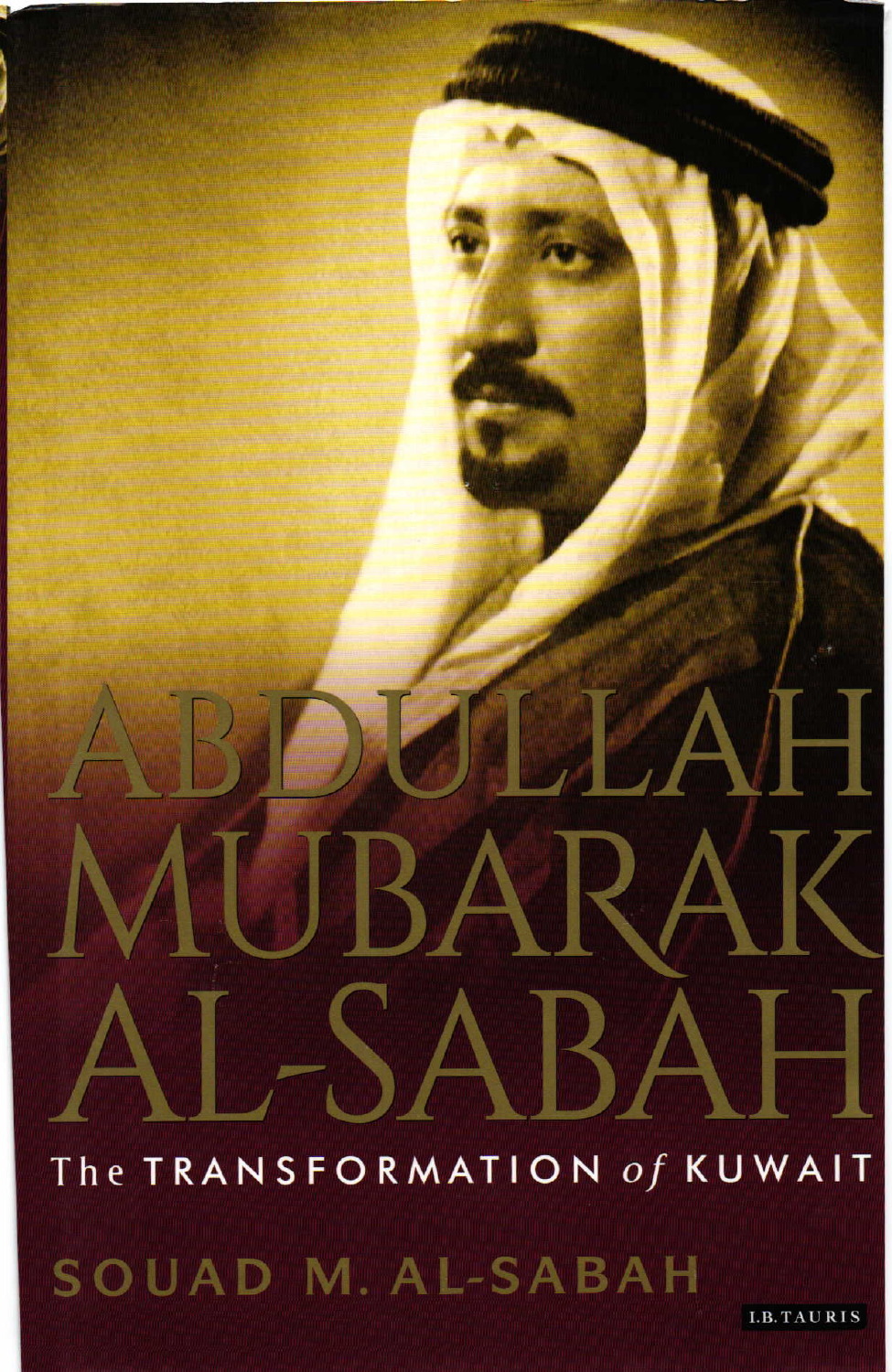## Abdullah Mubarak Al-Sabah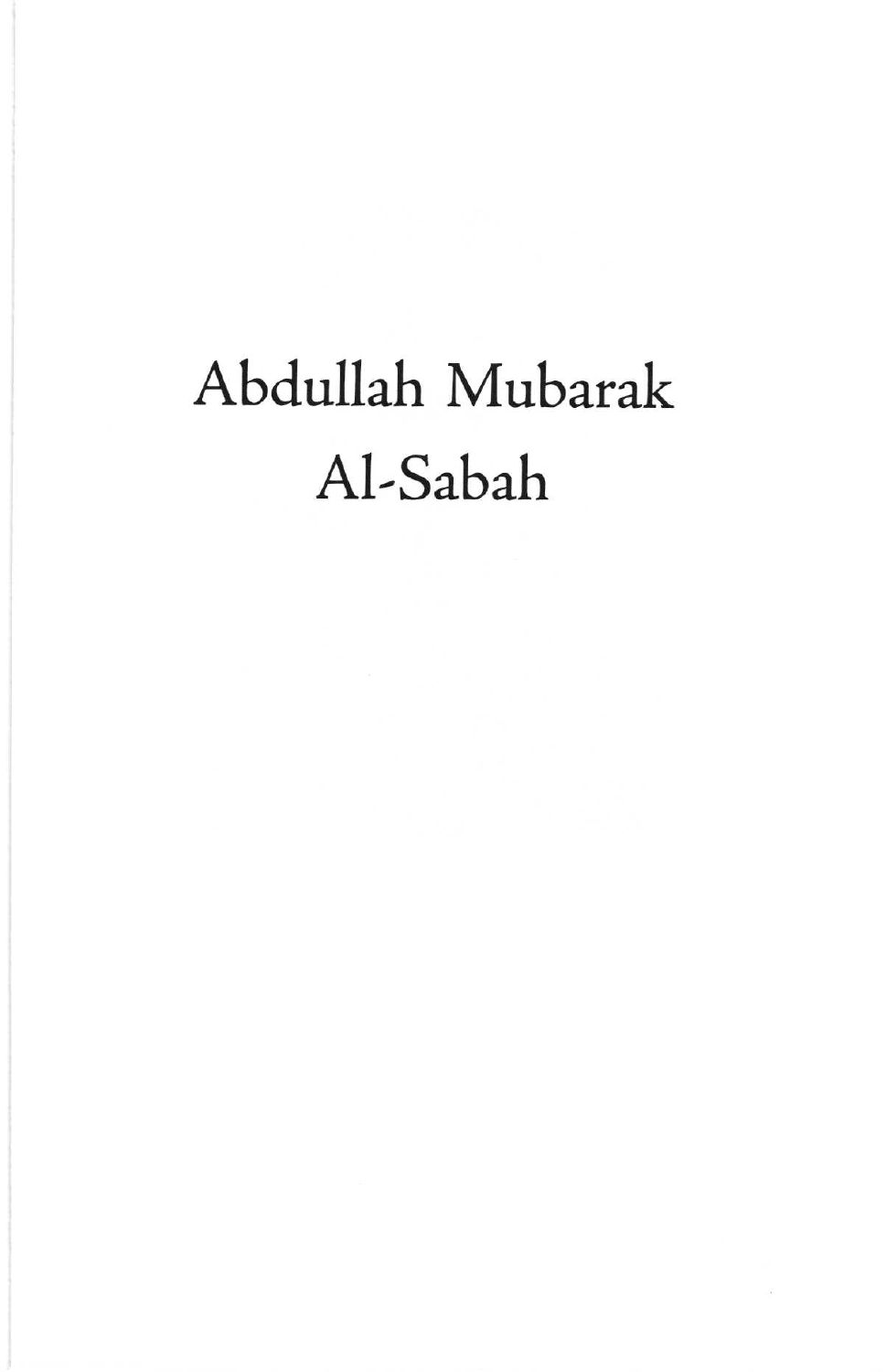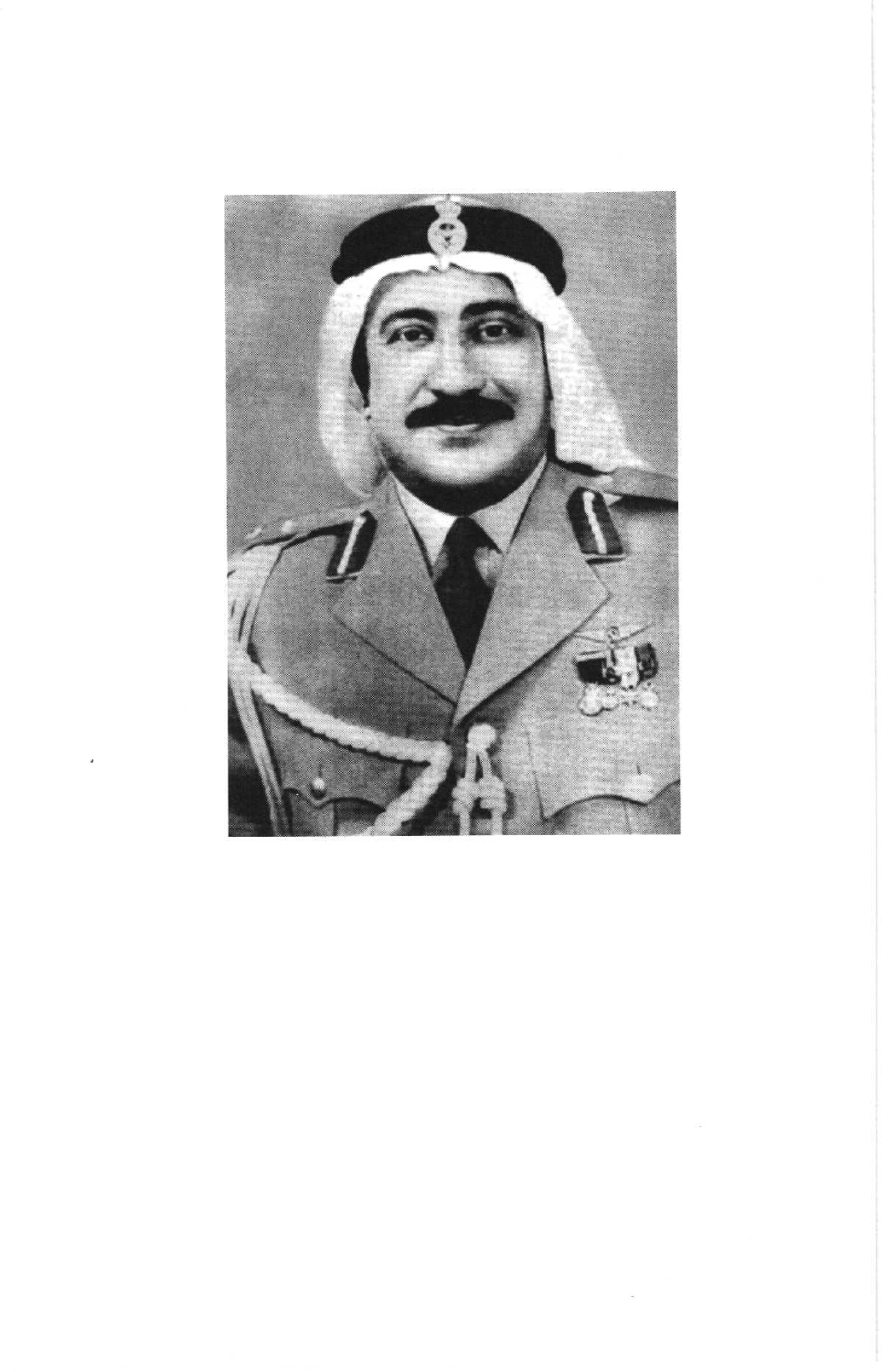## Abdullah Mubarak Al-Sabah

#### The Transformation of Kuwait

By Souad M. Al-Sabah

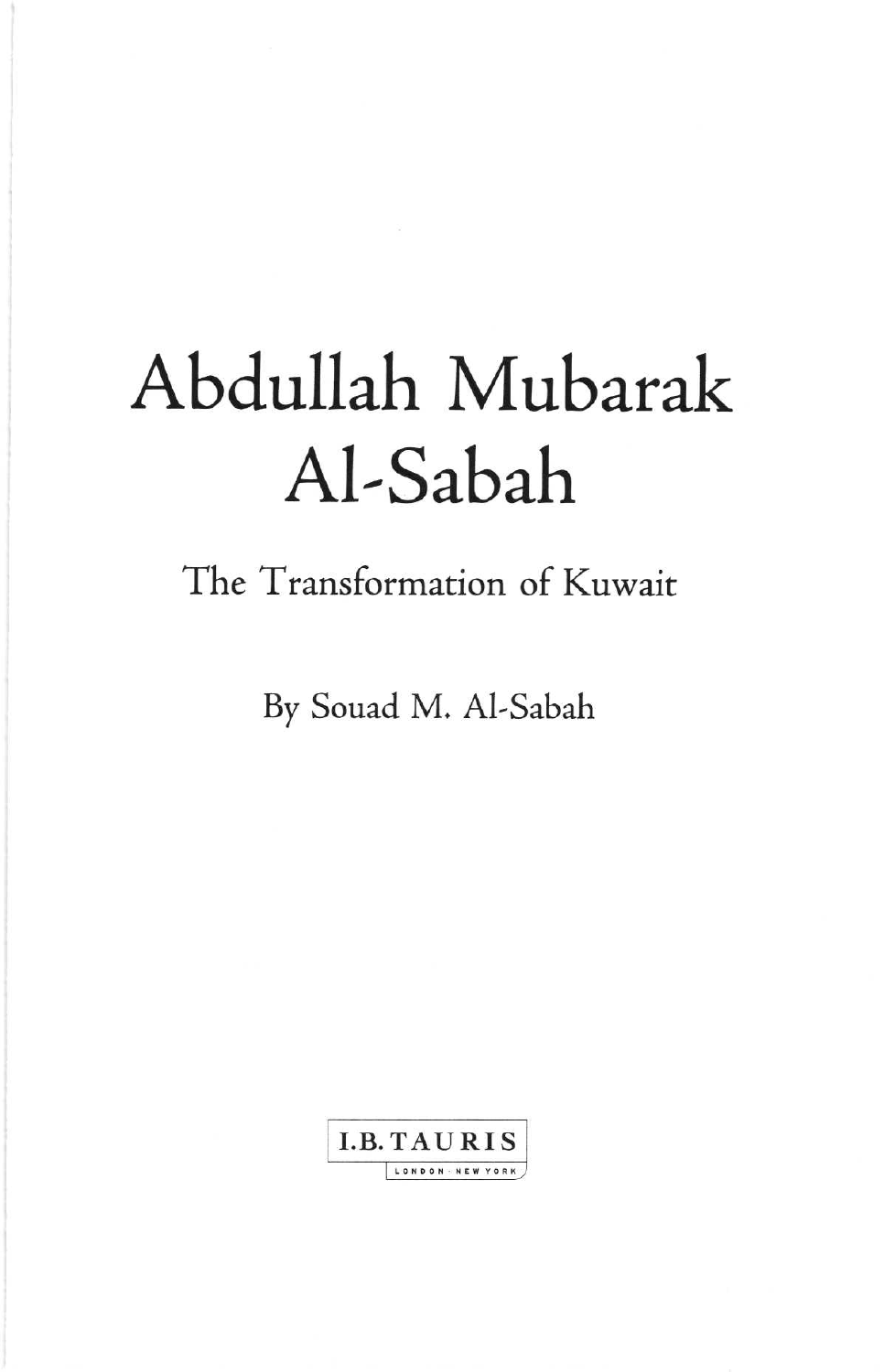#### Published in 2015 by I.B.Tauris & Co. Ltd www.ibtauris.com

Disributed worldwide by I.B.Tauris & Co Ltd Registered office: 6 Salem Road, London W2 4BU

Copyright @ 2015 Souad M. Al-Sabah

The right of Souad M, Al-Sabah to be identified as the author of this work has been asserted by the author in accordance with the Copyright, Designs and Patents Act 1988.

All rights reserved. Except for brief quotations in a review, this book, or any part thereof, may not be reproduced, stored in or introduced into a retrieval system, ot transmitted, in any form or by any means, electronic, mechanical, photocopying, recording or otherwise, without the prior written permission of the publishet.

Every attempt has been made to gain permission for the use of rhe images in this book. Any omissions will be rectified in future editions.

> ISBN: 978 1 78076 433 7 eISBN: 978 0 85773 852 3

A full CIP record for this book is available from the British Library A full CIP record is available from the Library of Congress

Library of Congress Catalog Card Number: available

Typeset by Data Standards Ltd, Frome, Somerset Printed and bound in Great Britain by T.J. International, Padstow, Cornwall

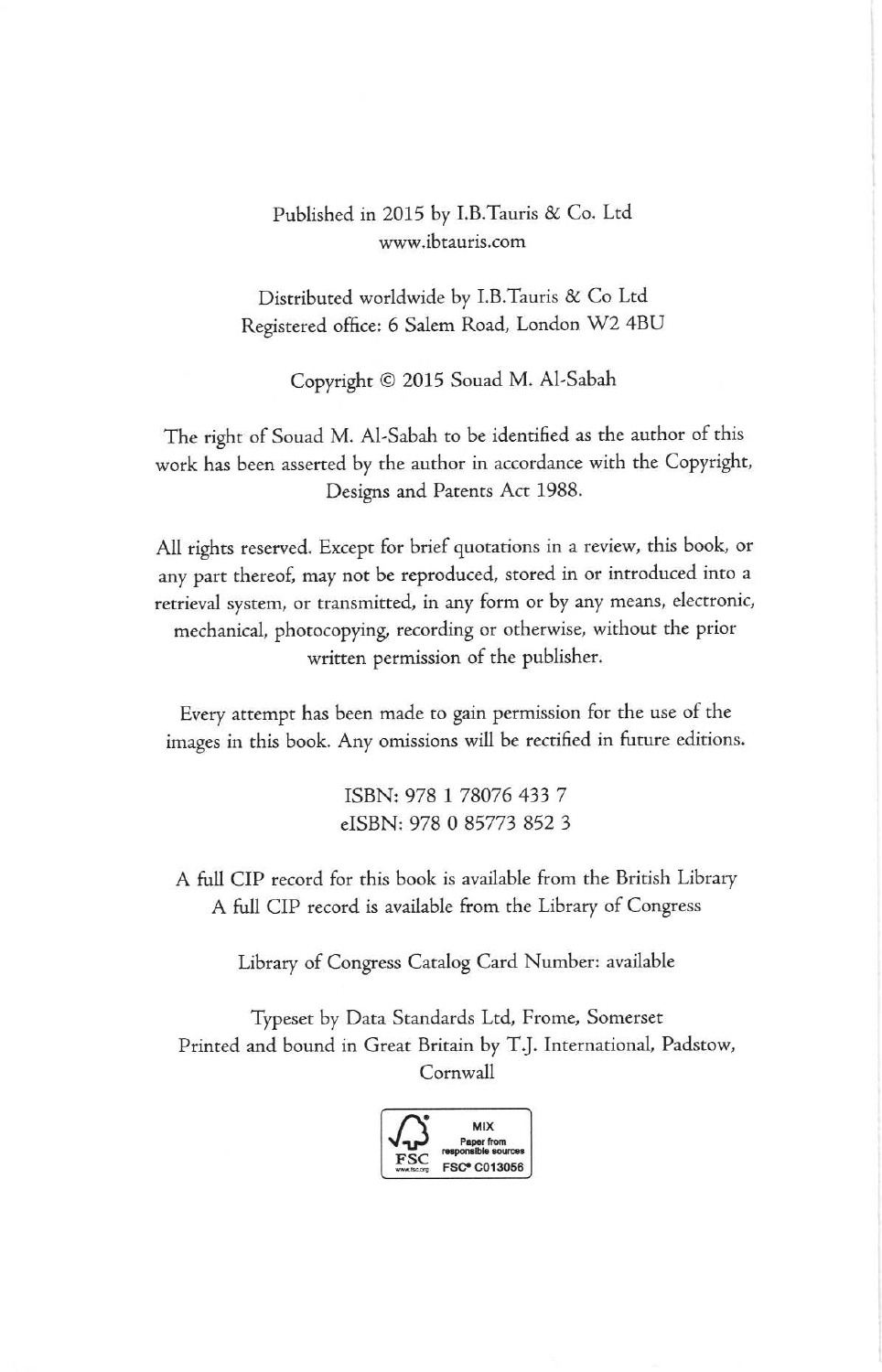### Table of Contents

سينتمث

| List of Plates |                                                           | vii          |
|----------------|-----------------------------------------------------------|--------------|
| Preface        |                                                           | xi           |
| Introduction   |                                                           | xiii         |
| 1              | Abdullah Mubarak: The Formative Years                     | $\mathbf{1}$ |
| $\overline{c}$ | State-Building in Kuwait: The Role of Abdullah<br>Mubarak | 23           |
| 3              | The Key Institutions of National Development              | 51           |
| 4              | Redefining Kuwait's National Interest                     | 81           |
| 5              | The Challenge of Iraq                                     | 103          |
| 6              | The Resignation of Abdullah Mubarak                       | 131          |
| 7              | Resignation and Beyond                                    | 159          |
| Notes          |                                                           | 173          |
| Bibliography   |                                                           | 193          |
| Index          |                                                           | 201          |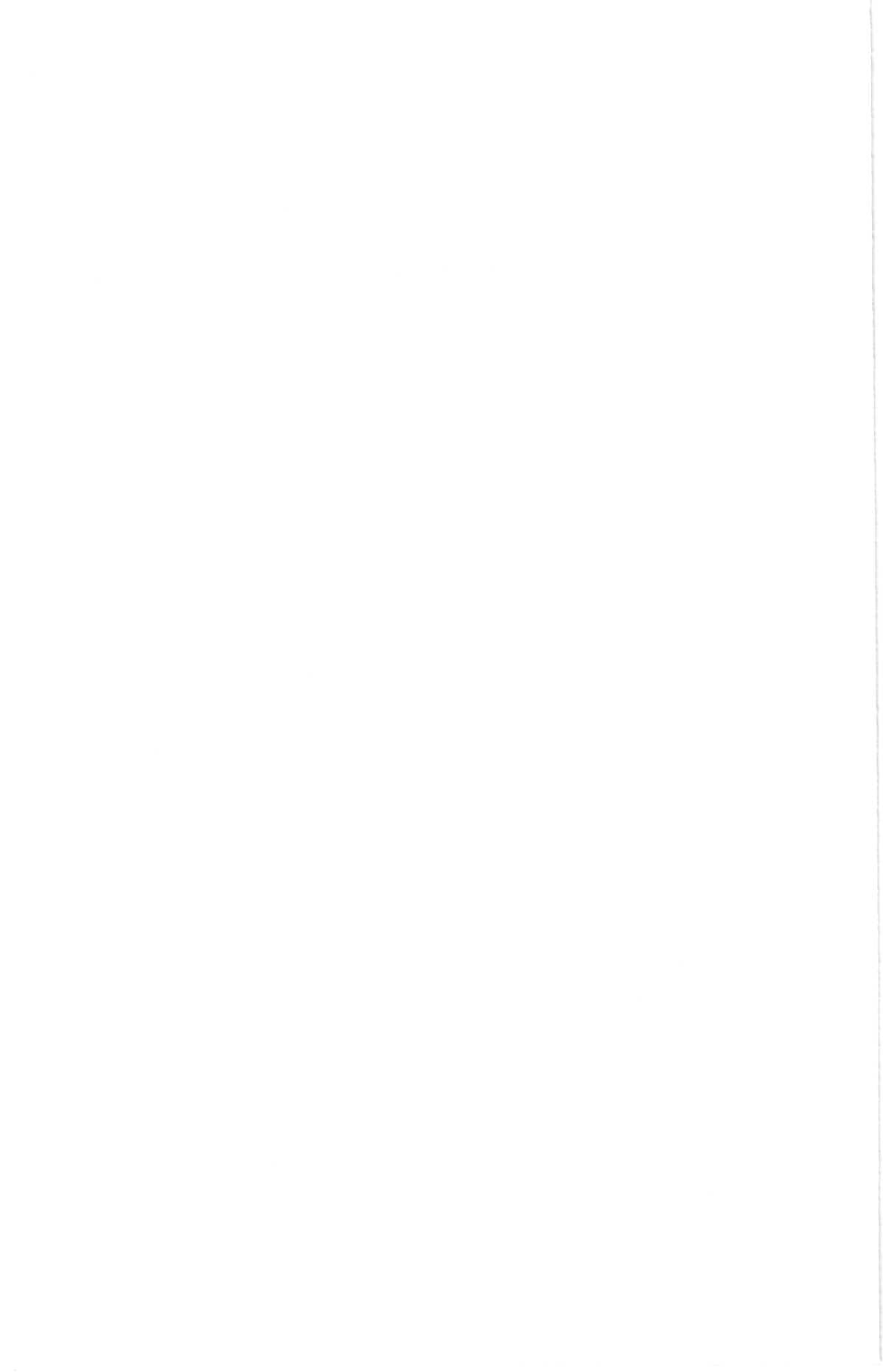#### List of Plates

Frontispiece Abdullah Mubarak Al-Sabah

- 1 A meeting at the Qubba Palace in Cairo after the death of President Gamal Abdel Nasser, with leading political personalities to discuss funeral arrangements and important issues, 29 September 1970.
- 2 Sheikh Abdullah Mubarak in the mid-1940s, surrounded by Sheikh Jaber Ahmed Al-Sabah, Sheikh Sabah Ahmed Al-Sabah and Sulaiman Mousa Al Seif.
- 3 With President Fuad Shehab of Lebanon and King Mohammed V of Morocco on the occasion of Sheikh Abdullah Mubarak being honoured with Lebanon's highest distinction, Beirut 1960.
- 4 Sheikh Abdullah Mubarak visiting Kuwairi studenrs in London, May 1952.
- 5 At the Hendon Police College on his first visit to Brirain in 1951.
- 6 Commemorating the first shipmenr of oil to be exported from Kuwait with the Emir of Kuwait Sheikh Ahmed Jaber Al-Sabah, 30 June 1946.
- 7 Sheikh Abdullah Mubarak at a naval parade in the 1950s.
- 8 Sheikh Abdullah Mubarak being saluted by the Honour Guards as he exits the headquarters of the Public Security Department in 1953.